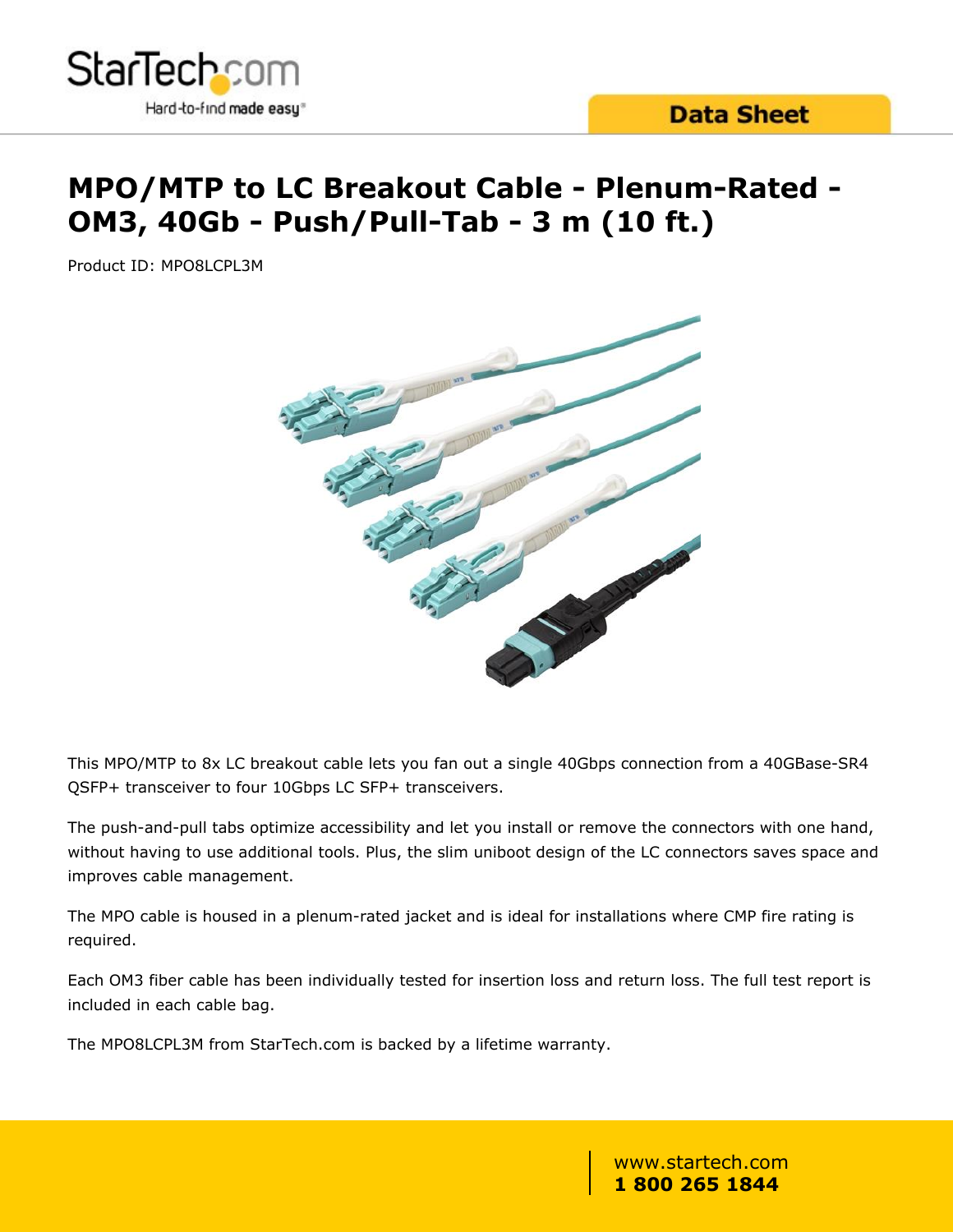

### **Data Sheet**

#### **Certifications, Reports and Compatibility**





 $\overline{\overline{\mathsf{c}}\mathsf{c}}$ 

#### **Applications**

- Use in 10/40 Gigabit Ethernet and fiber channel applications
- Fan out a single 40Gbps MPO/MTP connection to four 10Gbps LC connections on devices such as fiber patch panels, hubs, switches, media converters, and routers
- Used with 40GBase-SR4 networking hardware

#### **Features**

- Obtain higher port density with eight LC network connections combined into a single MPO/MTP connector
- Optimize accessibility and install or remove connectors with one hand using the push-and-pull tabs
- Save space and improve cable management with slim uniboot connectors
- Get test data for your fiber cable an insertion loss and return loss test report is included in each cable bag

www.startech.com **1 800 265 1844**